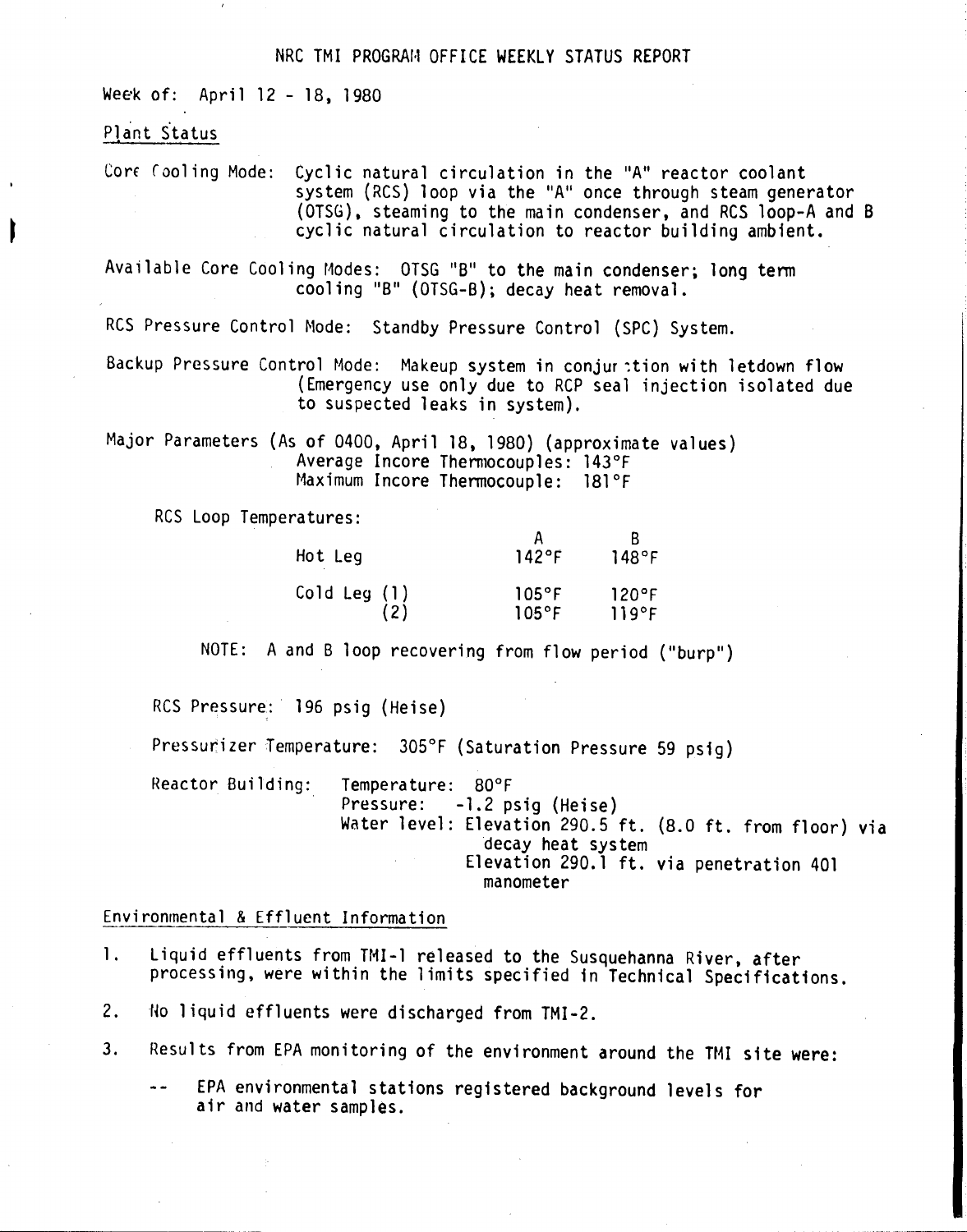Gas air sample results (Kr-85) for the weekly period ending April 15. 1980. were: Goldsboro - 34 pCi/l. and the Observation Center - 24 pCi/l. Both results are well within the average values reported for the past six months.

',- ':, ~, , ~, , '.' \_ "'. ,":, '. ~ ..•• ,.',',?

- Instanteous direct radiation readings showed no levels above background except for one transient increase at a monitor in Middletown. An HRC investigation revealed no apparent correlation between this increased reading and plant operations at TMI. The cause of this reading is still under investigation by EPA.
- 4. Radwaste shipments off site were as follows:
	- On Monday. April 14. 1980. a Unit 2 reactor coolant sample was  $$ sent to the B&W facility, Lynchburg, Virignia for chemical and radiochemical analysis.
	- $-$ On April 16 and 18, 1980, casks containing EPICOR I demineralizer liners were sent to the NECO facility at Richland, Washington.
- 5. EPICOR II processing status: (Auxiliary building approximate quantities)

| Amount processed this week: |                 | $18,000$ gallons |
|-----------------------------|-----------------|------------------|
| Amount processed to date:   | 200,000 gallons |                  |
| Amount to be processed:     | 240,000 gallons |                  |

# Major Activities (Past and Present)

- 1. As of 8:30 p.m., on April 13, 1980, the fuel handling building ventilation system could not be restored to operable status in accordance with Technical Specification 3.9.12.b. The system was declared inoperable at 8:30 p.m., on April 6. 1980, when it failed to meet the TS surveillance requirement (TS 4.9.12.c) for HEPA filter and charcoal absorber bank flow of 46,000 cfm + 10%. In accordance with the action statement of TS 3.9.12.b all liquid and gas movements in the fuel handling building were suspended. The licensee is pursuing this area to achieve the required flow rate.
- 2. On April 15. 1980. the reactor coolant system (RCS) was reduced in pressure to approximately 200 psig. This was a first step in the licensee's plan to achieve 100 psig to support mini-decay heat removal system (MDHR) operation. Further pressure reduction is dependent on a review of data for the next RCS sample (scheduled for April 21. 1980) and revision of the existing procedure to reflect current information. The MOHR system is scheduled to be operational by May 12, 1980.
- 3. The period of public comment on the staff's Environmental Assessment for Decontamination of the TNI-2 Reactor Building Atmosphere (NUREG-0662) was scheduled to end on April 17, 1980. The HRC staff has recommended to extend the comment period through May 16, 1980.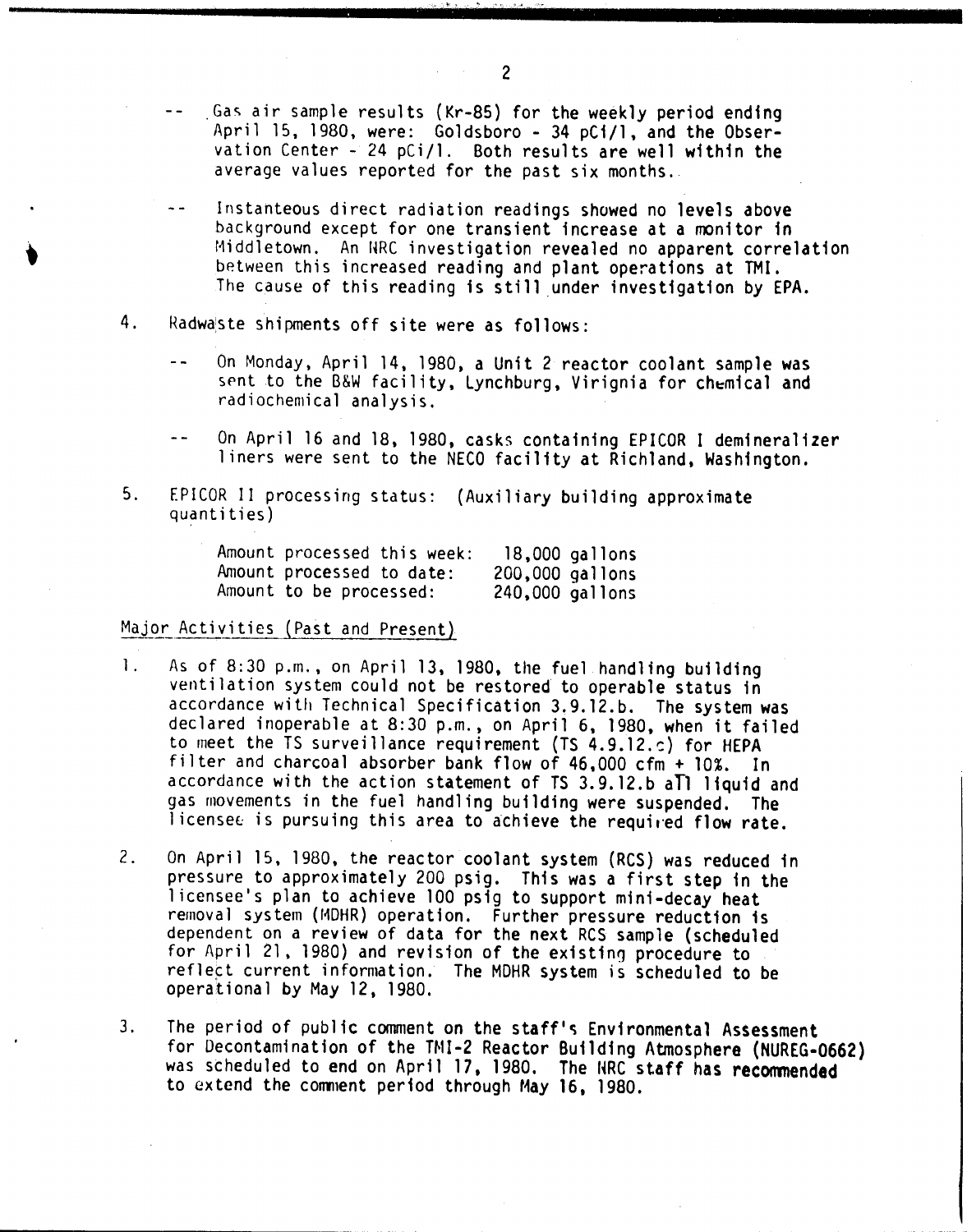- $4.$ On the morning of April 15, 1980, while removing a contaminated filter inside the TMI-2 fuel handling building (FHB), airborne particulate activity increased to a maximum of 1 x 10-8 *uCi/cc.* The FHB was evacuated and 12 individuals involved in the operation were found to have skin contamination. All individuals were decontaminated and are currently undergoing appropriate bioassay.
- 5. Ground water samples are being collected periodically by the licensee from eight sample wells around TMI-2 for gamma isotopic and tritium analyses. The NRC had a concurrent sample collected at all wells on Thursday, April 17, 1980, for independent analyses by the NRC Region I laboratory. Samples continue to show only background levels of tritium, except for the anomalously high levels from well MW-2. These levels remain relatively constant at about 1500-2500 pCi/l which is well below drinking water standards. On April 14, 1980, representatives of Met-Ed, PA-DER and NRC reviewed a proposal for an expanded sampling system to identify the source of the tritium. Installation of new wells will begin on April 21, 1980.

#### Future Evolutions

•

- 1. Recommencement of the preseure reduction of the reactor coolant system should start by April 24, 1980.
- 2. The licensee has requested NRC approval to enter the Unit 2 reactor building for initial visual and radiological surveillance on Thursday, April 24, 1980. This continues to be reviewed by the NRC staff.

# Public Affairs

On Thursday, April 17, 1980, an NRC press release was issued to confirm that the Office of Inspection and Enforcement is actively pursuing inquiries into allegations made by Harold Hartman, a former Three Mile Island control room operator. The allegations related to calculations of primary coolant leak rate measurements that were made during the year prior to the TMI Unit 2 accident.

I.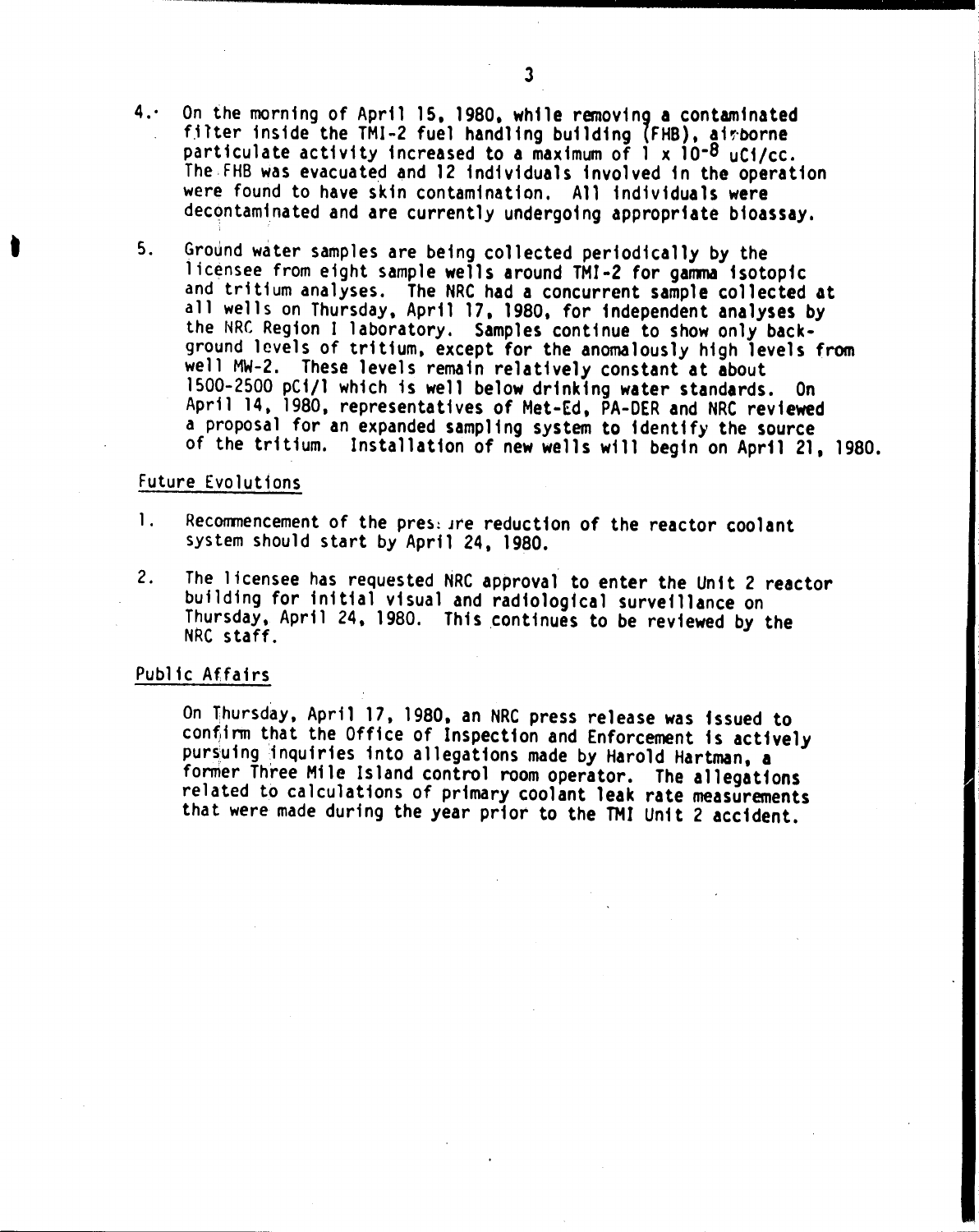theetings. Held With Public Officials and Interested Groups.

- 1. Un Monday, April 14, 1980, J. Collins attended a meeting with the Dauphin County Commissioners to hear representatives of Met-Ed discuss clean up operations at TMI.
- 2. On Tuesday, April 15, 1980, J. Collins, T. Elsasser, M. Bills, EPA, met in Camp Hill with officials from Goldsboro and New Cumberland. Officials from Newberry Township, Lewisberry, Fairview Township and Camp Hill were invited, but did not attend. A total of 16 officials were invited; 2 attended.
- 3. On Tuesday, April 15, 1980, J. Collins, B. Snyder, and R. Weller met with representatives of 11et-Ed and the Union of Concerned Scientists to discuss the decontamination of the TH1-2 reactor building. Governor Thornburgh has requested the Union of Concerned Scientists to review the various alternatives to purging the reactor building and submit a report to him within a month.
- 4. On Wednesday, April 16, 1980, J. Collins, T. Elsasser and M. Bills, EPA, met in Middletown with officials from Royalton, Middletown and Highspire. Officials from Londonderry Township, Steelton, Lower Swatara Township, Swatara Township and Derry Township were invited, but did not attend. A total of 22 officials were invited; 9 attended.

### Future Meetings

,

- 1. On Monday, April 21, 1980, J. Collins will meet with representatives of PA-DER and DOE to discuss the status of the Community Monitoring Program.
- 2. On April 23, 1980, H. Denton, J. Collins and T. Elsasser will attend a meeting at 9:30 a.m. in Camp Hill with the Presidents of the Medical Society in the 5th Consular District.
- 3. On April 23, 1980, J. Collins, T. Elsasser and an EPA representative will conduct a briefing at 7:00 p.m. in Mount Joy for elected officials from the following communities: Conewago Township (East Shore), Conoy Township, East Donegal Township, Elizabethtown, Mount Joy, Mount Joy Township, West Donegal Township, the City of Lancaster and Lancaster County.
- 4. On April 24. 198U, at 9:00 a.m., H. Denton and J. Collins will meet with the Chamber of Conmerce heads from: Harrisburg, Lancaster, Lebanon, York and the West Shore.
- 5. On April ,24, 1980, in the evening, H. Denton will meet with various civic leaders from the lebanon area.
- 6. On April 24, 1980, at 7:00 p.m., J. Collins, T. Elsasser and H. Bills, EPA, will conduct a briefing in Hummelstown for officials from the following communities: Harrisburg, Hershey, Hummelstown, lower Paxton Township, Paxtang, Penbrook, South Hanover Township and South Londonderry Township. .